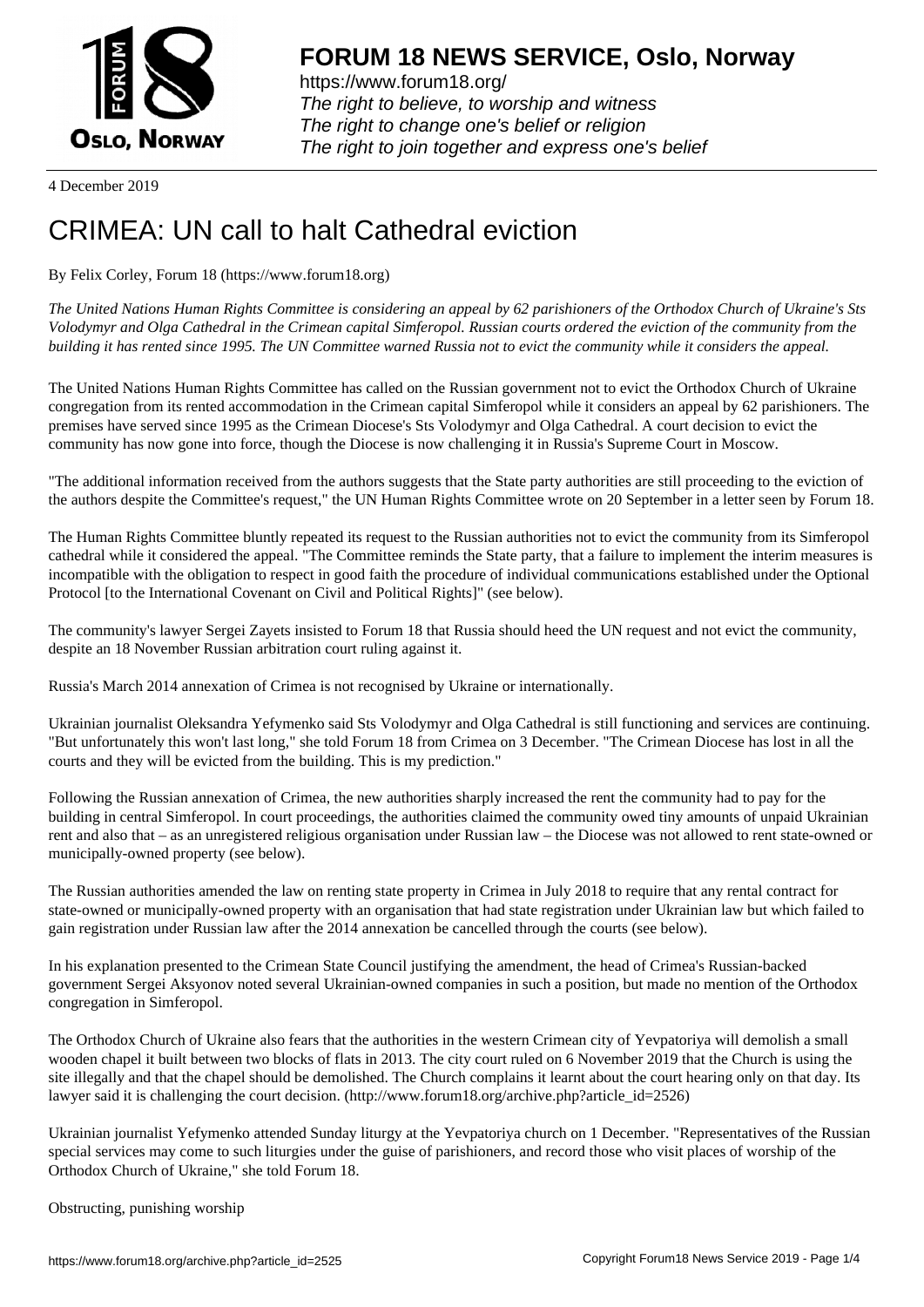The Russian authorities in  $\omega$  range of available laws and regulations that meet for worships that meet for worships that meet for worships that meet for worships that meet for worships that meet for worships that meet f in places or in ways the authorities do not like. (http://www.forum18.org/archive.php?article\_id=2051)

On 8 November, a Magistrate's Court in Simferopol District fined Imam Aydar Islyamov one week's average local wages for leading Friday prayers in a home in the village of Ukrainka on 11 October. (http://www.forum18.org/archive.php?article\_id=2526)

The Crimean Justice Ministry has rejected the registration application from the Orthodox Church of Ukraine's Simferopol parish, most recently on 20 September. It claimed there were "violations" in the documents presented. A Justice Ministry official insisted to Forum 18 from Simferopol that "nothing in principle" obstructs the registration of communities of the Orthodox Church of Ukraine. (http://www.forum18.org/archive.php?article\_id=2526)

Another community which has been repeatedly denied Russian state registration is the Tavrida Muftiate, a body independent of the state-backed Crimean Muftiate. The Justice Ministry has registered ten of its mosque communities independently, but refuses to register the Tavrida Muftiate as a centralised religious organisation. (http://www.forum18.org/archive.php?article\_id=2526)

## Massively increased rent

The Kyiv Patriarchate Ukrainian Orthodox Church, as it then was, has rented premises that earlier housed the Officers' Club in central Simferopol since 1995. It is there that its Simferopol and Crimea Diocesan Sts Volodymyr and Olga Cathedral and offices are located. The Diocese has three floors of the building, with the sanctuary on the middle floor.

Almost all the Kyiv Patriarchate's dioceses and parishes – including in Crimea – joined the Orthodox Church of Ukraine when it was recognised as canonical by Ecumenical Patriarch Bartholomew in January 2019.

In 1996 ultimate ownership of the Simferopol building was transferred from a disbanded military base to the Crimean Property Fund. In 1997, under a Crimean Supreme Council decree, rent was set at the symbolic level of 1 Ukrainian Hryvnia (0.5 Norwegian Kroner, 0.05 Euros or 0.08 US Dollars) a month.

Five of the Kyiv Patriarchate's churches in Crimea were forced to close within months of the March 2014 Russian annexation of Crimea. (http://www.forum18.org/archive.php?article\_id=1972)

The Sts Volodymyr and Olga Cathedral – which is next to the offices of the Property Fund - appears on a list of state-owned property in an attachment to a 15 March 2000 Crimean Supreme Council decree. A 16 May 2001 Supreme Council decree – seen by Forum 18 - governs the Church's use of the building, whose size it gives as 1,475.7 square metres (15,900 square feet).

However, on 18 April 2014, the State Council (which replaced the Supreme Council) adopted a new decree – which remains on the Russian-backed Crimean government website – amending the 2001 decree. It confirmed the Diocese's rental of the premises until 2050 but changed the basis on which rent is levied.

## Archbishop Kliment (Kushch), head of the Diocese, told Forum 18 in June 2014

(http://www.forum18.org/archive.php?article\_id=1973) that the change would result in the Diocese having to pay about 160 Russian Roubles per square metre per month (236,112 Roubles, then equivalent to 42,990 Norwegian Kroner, 5,145 Euros, or 7,000 US Dollars a month). "We're a non-commercial organisation – how can we pay commercial rates? We live on donations."

No Russian registration, no rental

The Russian-controlled Crimean State Council amended the Crimean Law on the Particulars of Regulating Property and Land Issues in Crimea on 31 July 2018. This required that any rental contract for state-owned or municipally-owned property with an organisation that had state registration under Ukrainian law but which failed to gain registration under Russian law after the 2014 annexation be cancelled through the courts.

In his explanation presented to the Crimean State Council justifying the amendment, the head of Crimea's Russian-backed government Sergei Aksyonov noted several Ukrainian-owned companies in such a position, but made no mention of the Orthodox congregation in Simferopol.

## Courts order eviction

On 31 January 2019, the Crimean Property and Land Issues Ministry asked the Federal Tax Service and Justice Ministry in Crimea if the Diocese of the Orthodox Church of Ukraine had brought its documents into line with Russian law (i.e. if it had Russian registration). Finding that it had not, the Ministry wrote to the Diocese on 5 February cancelling the rental agreement and asking when Ministry inspectors could visit the premises to arrange the "return" of the building.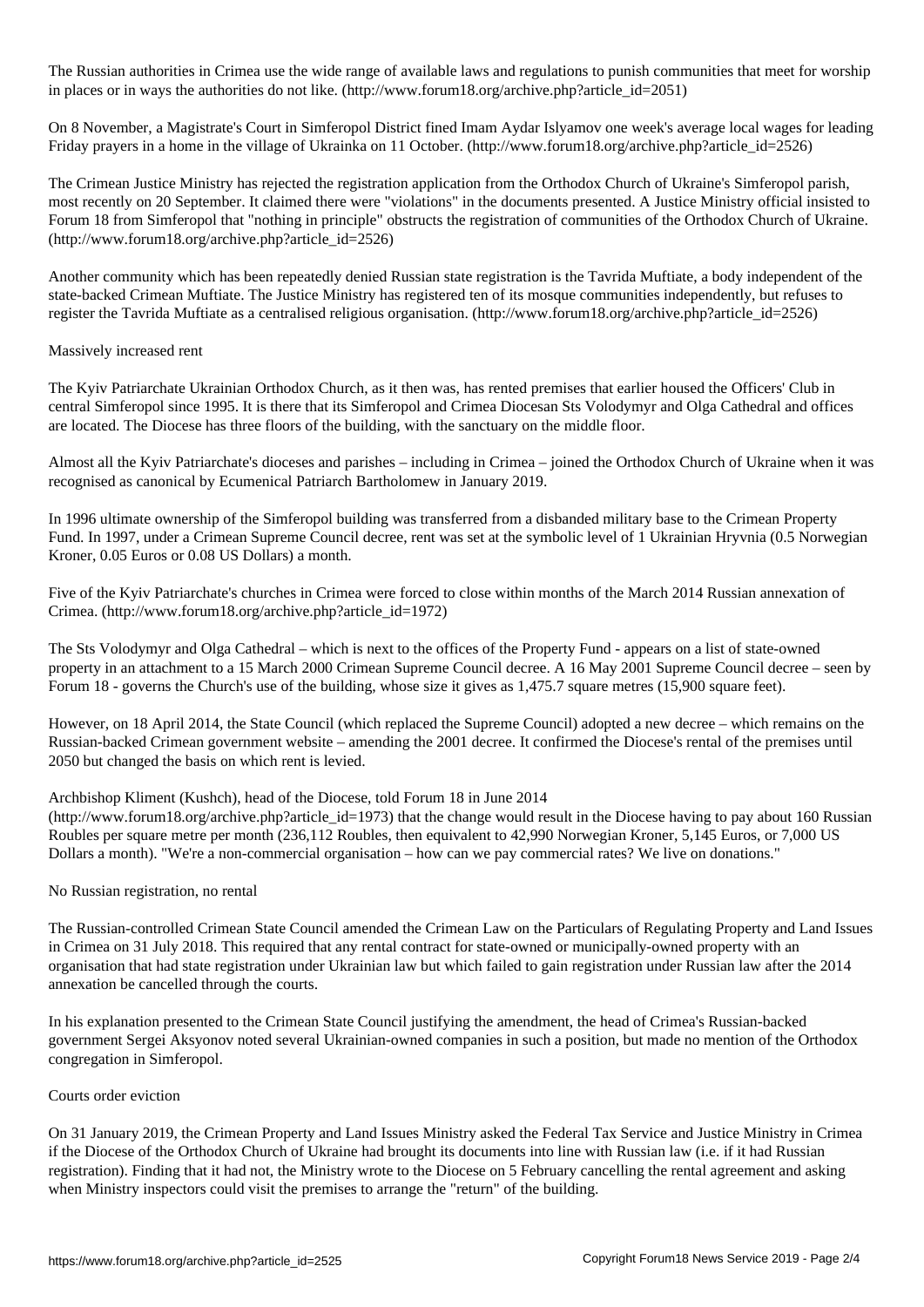Hryvnia (then 2.6 Norwegian Kroner, 0.27 Euros or 0.30 US Dollars). The Ministry received no reply. However, on 26 February, the Diocese paid 40 Russian Roubles (16.50 Ukrainian Hryvnia, 5.25 Norwegian Kroner, 0.55 Euros or 0.60 US Dollars) to meet the rent and interest demanded by the Ministry.

On 20 March, the Ministry brought to Crimea's Arbitration Court a suit against the Diocese to oust it from the Simferopol premises it was renting. Judge Vadim Shkuro, who heard the case, issued an initial decision mostly in favour of the Ministry on 28 June 2019 and a full decision (seen by Forum 18) on 5 July.

The Ministry argued in court that the Diocese owed unpaid rent and interest on the rent for the period November 2016 to February 2019 of 8.19 Ukrainian Hryvnia. It called for the November 2002 rental agreement to be cancelled and for the Diocese to hand back the building to the Ministry.

The Ministry stressed in court that the "motivation" for the suit was the Diocese's failure to bring its documents into accord with Russian law, including the amended Crimean Law on the Particulars of Regulating Property and Land Issues in Crimea (see above).

The Diocese rejected the accusations, insisting that the Ukrainian Crimean Property Fund (which the Russian authorities liquidated in July 2014) was a party to the agreement, not the Russian-controlled Crimean Property and Land Issues Ministry. It also pointed to an April 2014 Crimean State Council awarding the rental of the property to the Diocese until 2050.

The Court ruled that the Ministry was a party to the 2002 rental agreement (even though it did not exist then). It claimed that under Ukrainian law, the Diocese still had to pay the rent in full and on time. However, it noted that the Diocese had made the February 2019 payments to meet this. It also found that the Diocese was using the premises not in accordance with the rental agreement, because as a Ukrainian legal entity but an unregistered Russian entity, the Diocese was since January 2016 restricted in what activity it could perform.

Judge Shkuro ruled to annul the 2002 rental agreement and oblige the Diocese to hand back the premises. He rejected the demand that the Diocese owed unpaid rent. He required the Diocese to pay in procedural fees 12,000 Russian Roubles (4,500 Ukrainian Hryvnia, 1,725 Norwegian Kroner, 170 Euros or 190 US Dollars).

The Diocese appealed against the decision to the 21st Arbitration Appeal Court in Sevastopol. However, in an initial decision on 29 August and a full decision on 5 September, a panel of three Judges chaired by Andrei Tarasenko rejected the appeal, according to the decision seen by Forum 18. The Diocese did not send a representative to the hearing. The court decision came into force on 29 August when the 21st Arbitration Appeal Court handed down its initial decision.

The Diocese appealed further, to the Central Region Arbitration Court, based in the Russian city of Kaluga. However, in an initial decision on 14 November and a full decision on 18 November, a panel of three Judges chaired by Lyudmila Leonova dismissed the appeal, according to the decision seen by Forum 18. Again, the Diocese did not send a representative to the hearing. The Diocese was given two months to make a final appeal to Russia's Supreme Court in Moscow.

The Diocese lodged a Supreme Court appeal on 28 November, Sergei Zayets of the Regional Centre for Human Rights, originally from Crimea but who now works from the Ukrainian capital Kyiv, told Forum 18 on 4 December.

"You are looking at this case from the wrong angle"

Yevgeniya Sheltik of the Property and Land Issues Ministry's Legal Department represented it in court both in Sevastopol and Kaluga.

"The Arbitration Court decision came into force on 29 August," Sheltik told Forum 18 from Simferopol on 2 December. "The court bailiffs are the service that enforces court decisions, not the Ministry."

Asked why the Orthodox Church of Ukraine's Cathedral should be evicted from the building it has been renting since 1995 and for which it had agreement to rent until 2050, Sheltik responded: "You are looking at this case from the wrong angle." She did nto explain what she meant. She then added: "My competence is to give policy advice to the Ministry. My job was only to appear in court in the case."

Asked why an agreement made with the Ukrainian authorities before the Russian annexation of Crimea in 2014 was no longer valid, Sheltik got angry, apparently over the reference to the annexation of Crimea. She then put the phone down.

Forum 18 was therefore unable to ask Sheltik if the Russian authorities will abide by the United Nations request that they not take action to evict the community while the Human Rights Committee considers the parishioners' appeal (see below).

UN Human Rights Committee calls to halt eviction